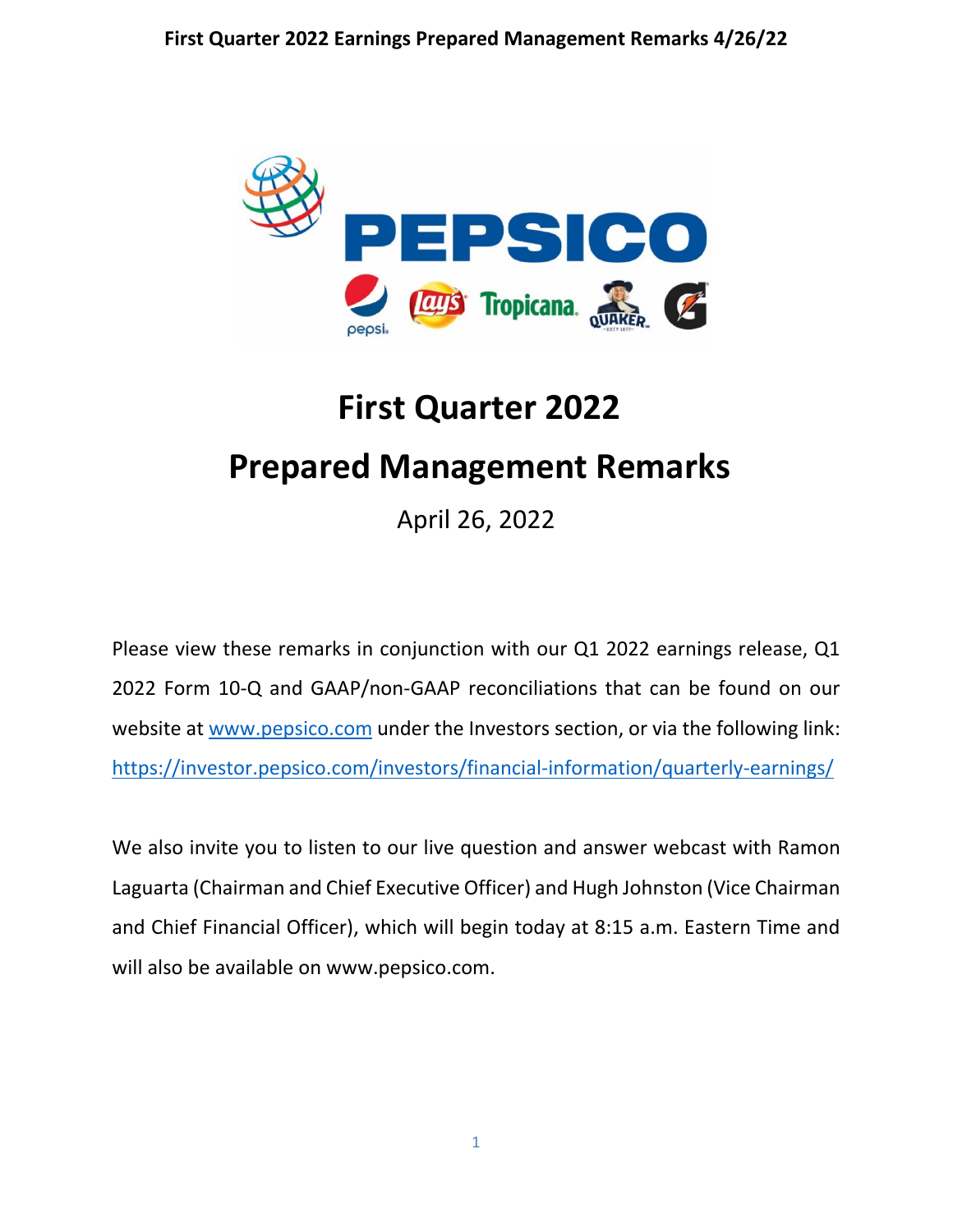## **Cautionary Statement**

These prepared remarks contain forward-looking statements, including about our business plans, updated 2022 organic revenue guidance, and the potential impacts of both the COVID-19 pandemic and the deadly conflict in Ukraine on our business. Forward-looking statements inherently involve risks and uncertainties and only reflect our view as of today, April 26, 2022, and we are under no obligation to update. When discussing our results, we refer to non-GAAP measures, which exclude certain items from reported results.

Please refer to our Q1 2022 earnings release and Q1 2022 Form 10-Q, available on [pepsico.com,](http://pepsico.com/) for definitions and reconciliations of non-GAAP measures and additional information regarding our results, including a discussion of factors that could cause actual results to materially differ from forward-looking statements.

2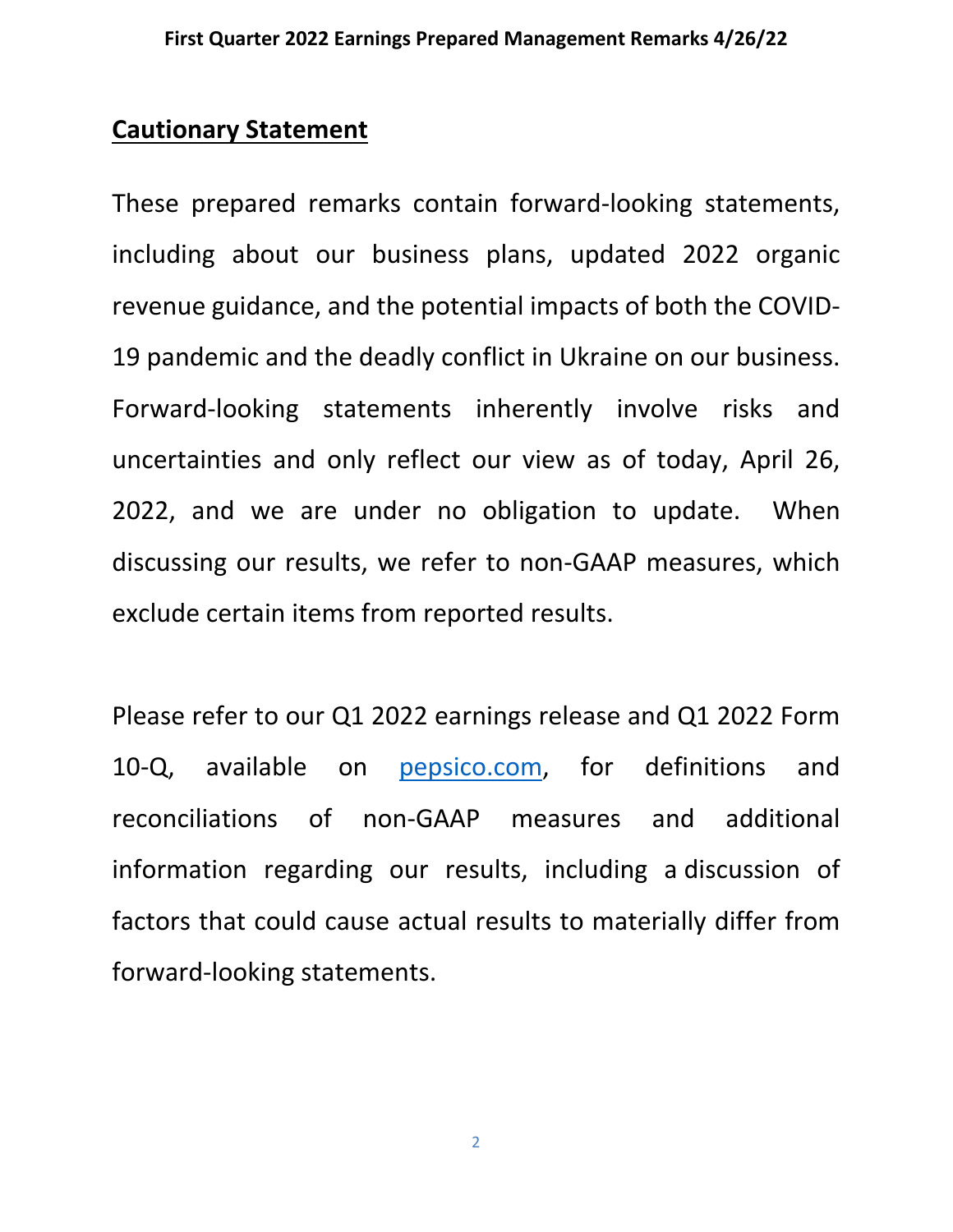As a reminder, our financial results in the United States and Canada (North America) are reported on a 12-week basis while our international operations report on a monthly calendar basis for which the months of January and February are reflected in our results for the 12 weeks ended March 19, 2022.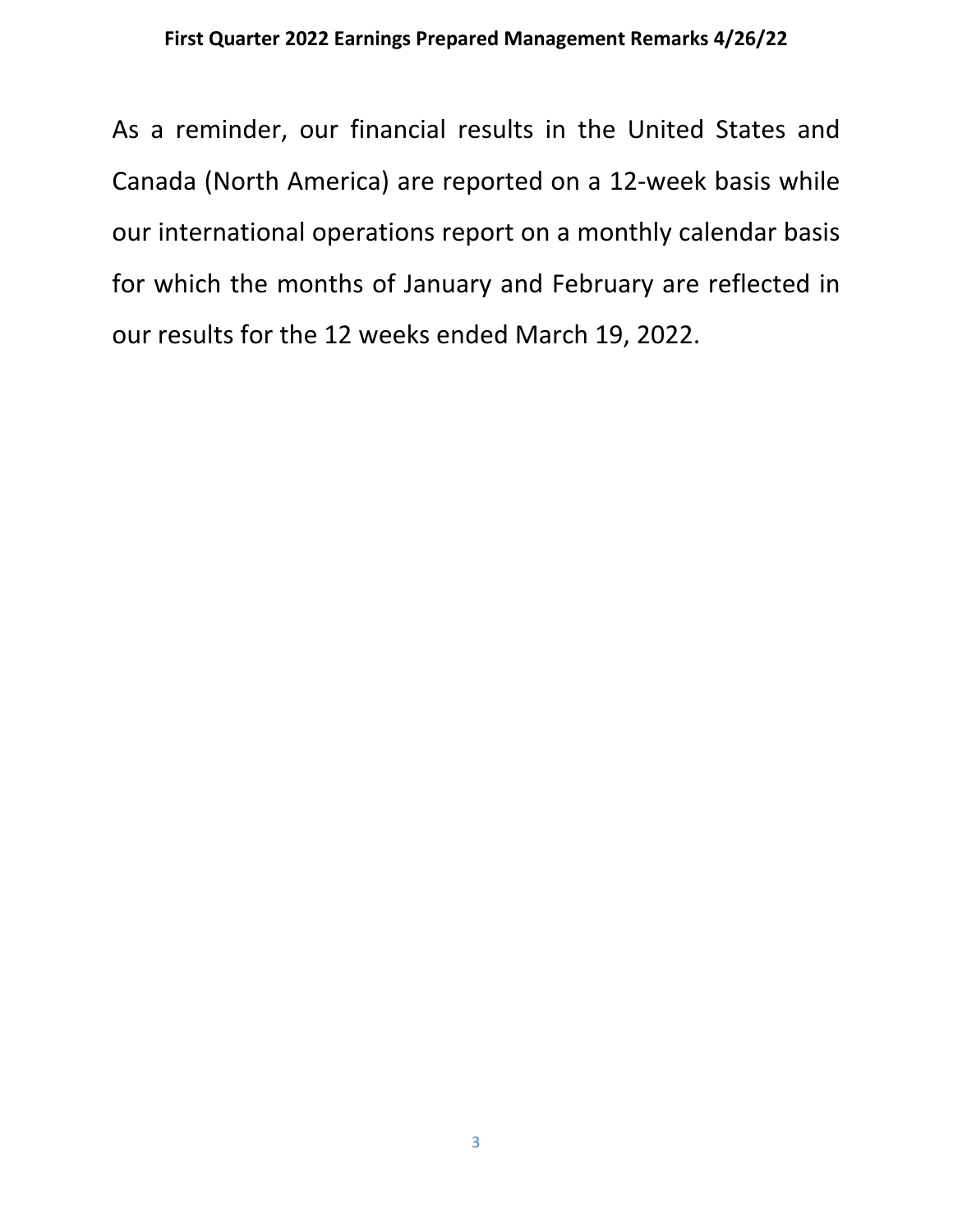## **Chairman and CEO, and Vice Chairman and CFO Commentary**

We are pleased with our results for the first quarter as our business delivered 13.7 percent organic revenue growth versus the previous year. The growth was broad based across our categories and geographies.

Our results are indicative of the strength and resilience of our diversified portfolio, agile supply chain with strong local sourcing networks, flexible go-to-market distribution system, and highly experienced set of global business leaders who have the empowerment and agility to make rapid, decentralized decisions to meet the needs of their local businesses.

Our performance also gives us added confidence that our investments to become an even Faster, even Stronger, and even Better company are working. During the first quarter:

• Our organic revenue growth featured both volume growth and price mix realization;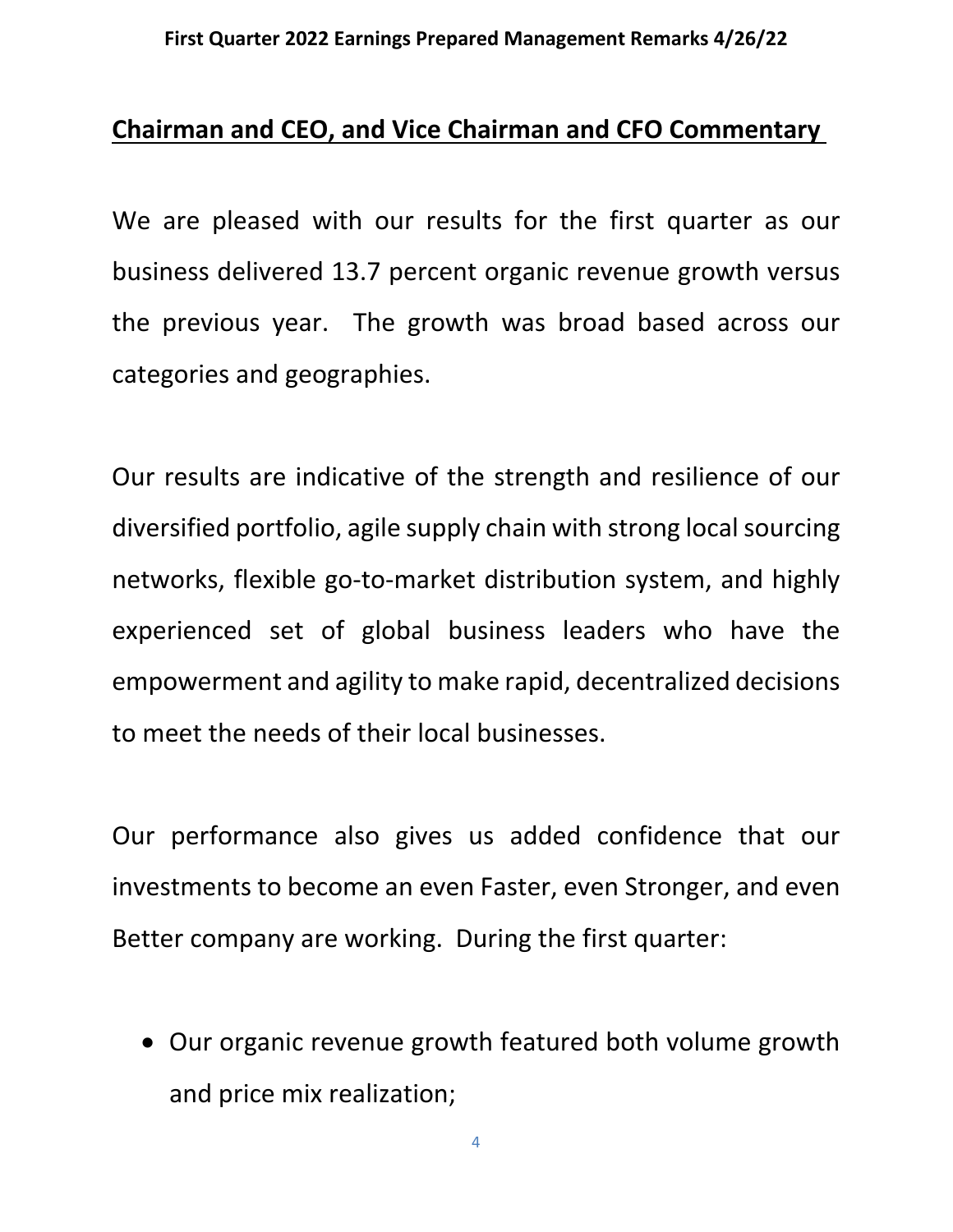- We held or gained share across many of our key global convenient foods and beverage markets with strong gains across our U.S. convenient foods business; and
- Our core constancy currency EPS increased 7 percent as we mitigated the impact of inflationary pressures by sharpening our focus on holistic cost management initiatives and revenue management capabilities.

During the first quarter, we also continued to implement pep+, our end-to-end strategic transformation with sustainability and human capital at the center of how we will create growth and value across our organization.

pep+ is our roadmap for becoming a leader in the transformation of the global food system, which requires rethinking and reengineering our approach across the value chain to better serve our people and the planet. Some recent examples include:

• Setting new goals to eliminate virgin fossil-based plastic in all European crisp and chip bags by 2030. This ambition will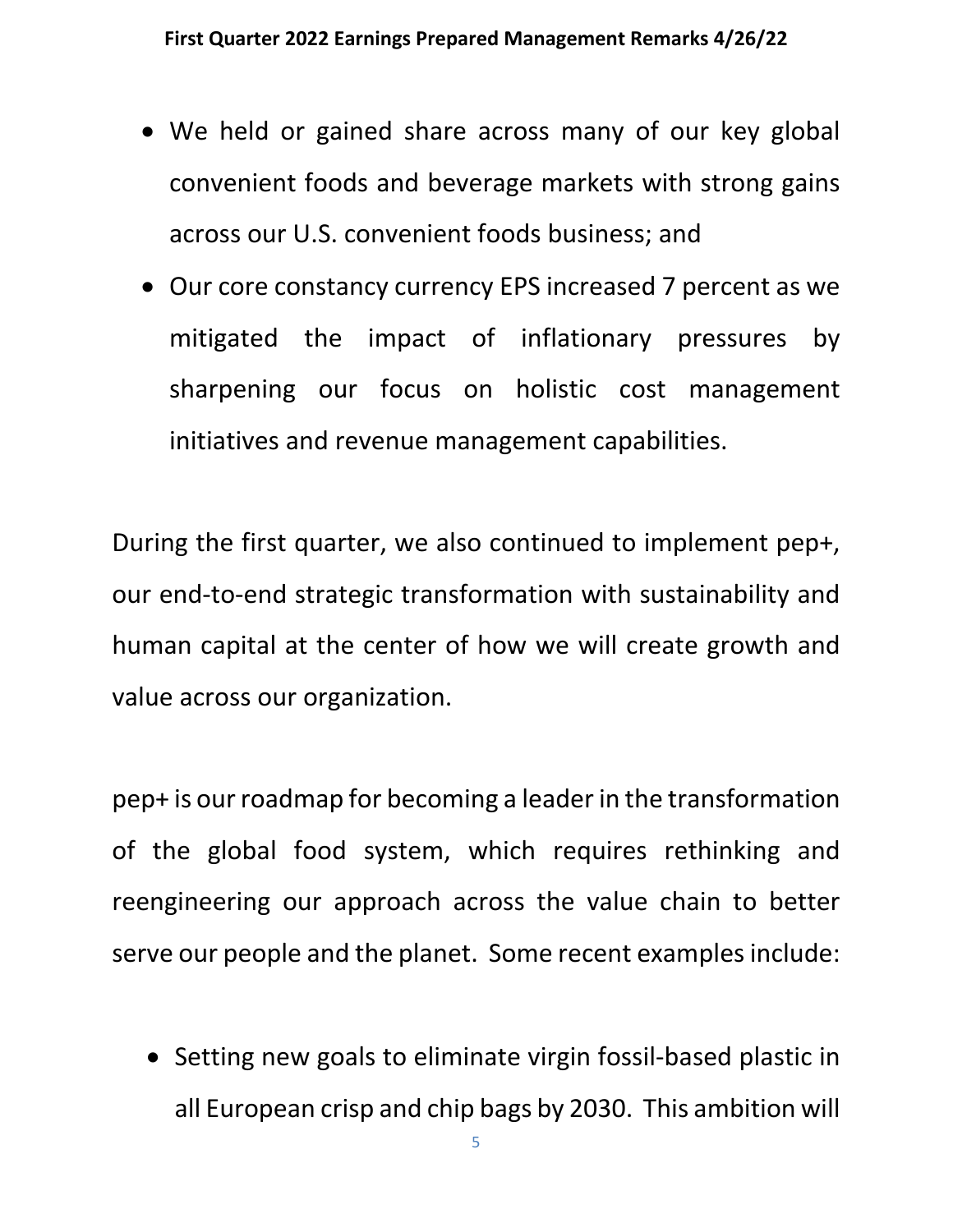apply to brands including Walkers, Doritos, and Lay's and will be delivered by using 100 percent recycled or renewable plastic in its packets;

- Innovating and extending our brands to offer more positive product choices such as our Walkers brand in the U.K., where we now target half of the brand's sales to come from products that do not classify as high in fat, salt or sugar or from products sold in portions of 100 calories or less by 2025;
- Launching more than a dozen new water projects as we make progress towards our ambition to be Net Water Positive by 2030; and
- Announcing pep+ REnew, a collaborative program launched to accelerate the adoption of renewable electricity among PepsiCo's value chain partners to help us achieve net-zero emissions across our value chain by 2040.

In addition, we continue to scale new business models that require little or no single-use packaging, such as SodaStream, which is taking on an effort to help consumers avoid more than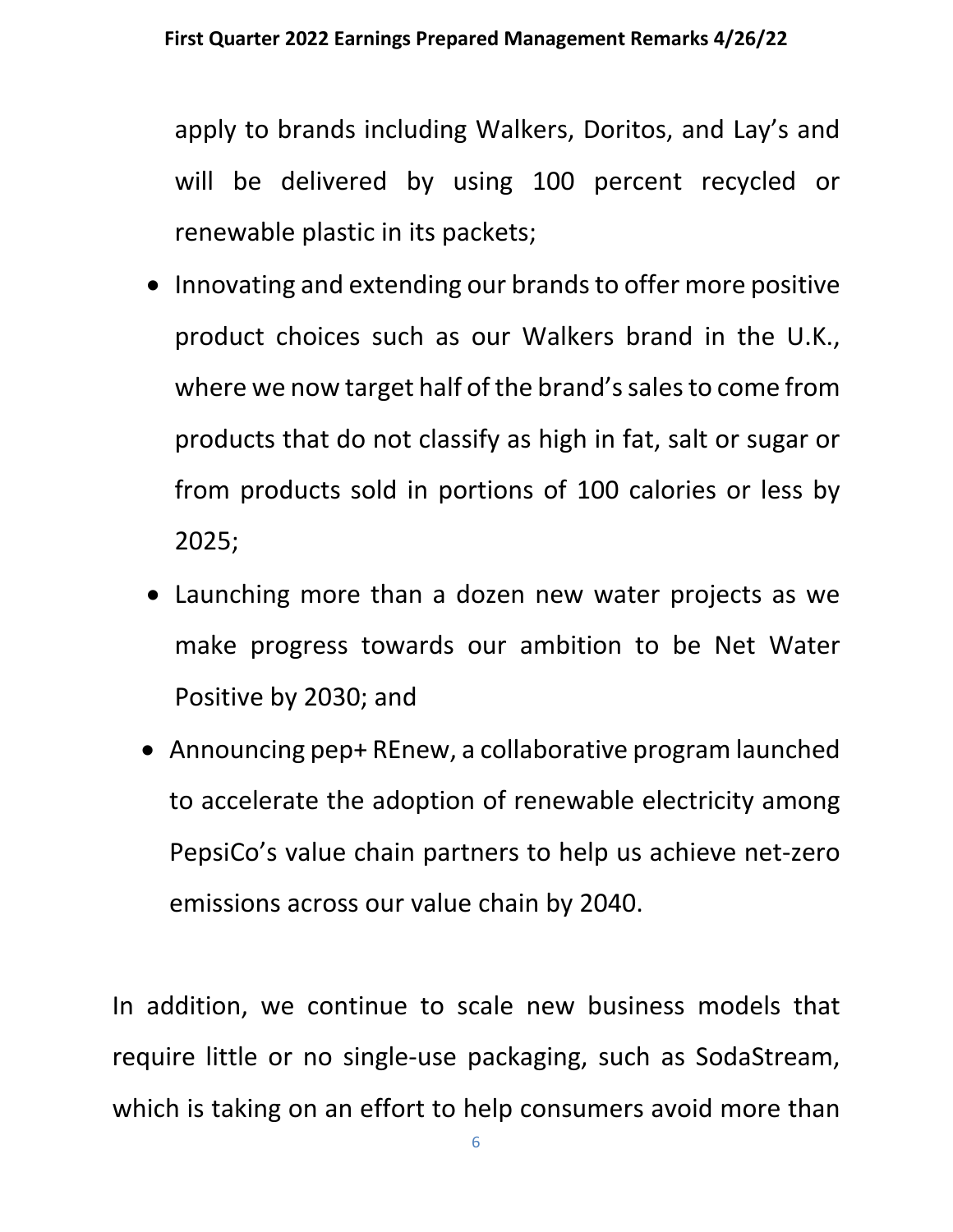200 billion plastic bottles by 2030.

As we look ahead, we believe that we are well-positioned to adapt and execute in a challenging operating environment as we hold strong positions in growing, global categories. Our large, trusted brands also deliver variety, convenience, and a great value proposition to consumers.

Taking these factors into consideration, and given the resiliency of our businesses to date, we now expect to deliver 8 percent organic revenue growth (previously 6 percent) and continue to expect to deliver 8 percent core constant currency EPS growth in 2022.

Our updated full-year guidance reflects the strength and resilience of our categories and consumer demand trends, as well as the expected impact of higher than expected input cost inflation for the balance of 2022.

As we navigate through this more complex and volatile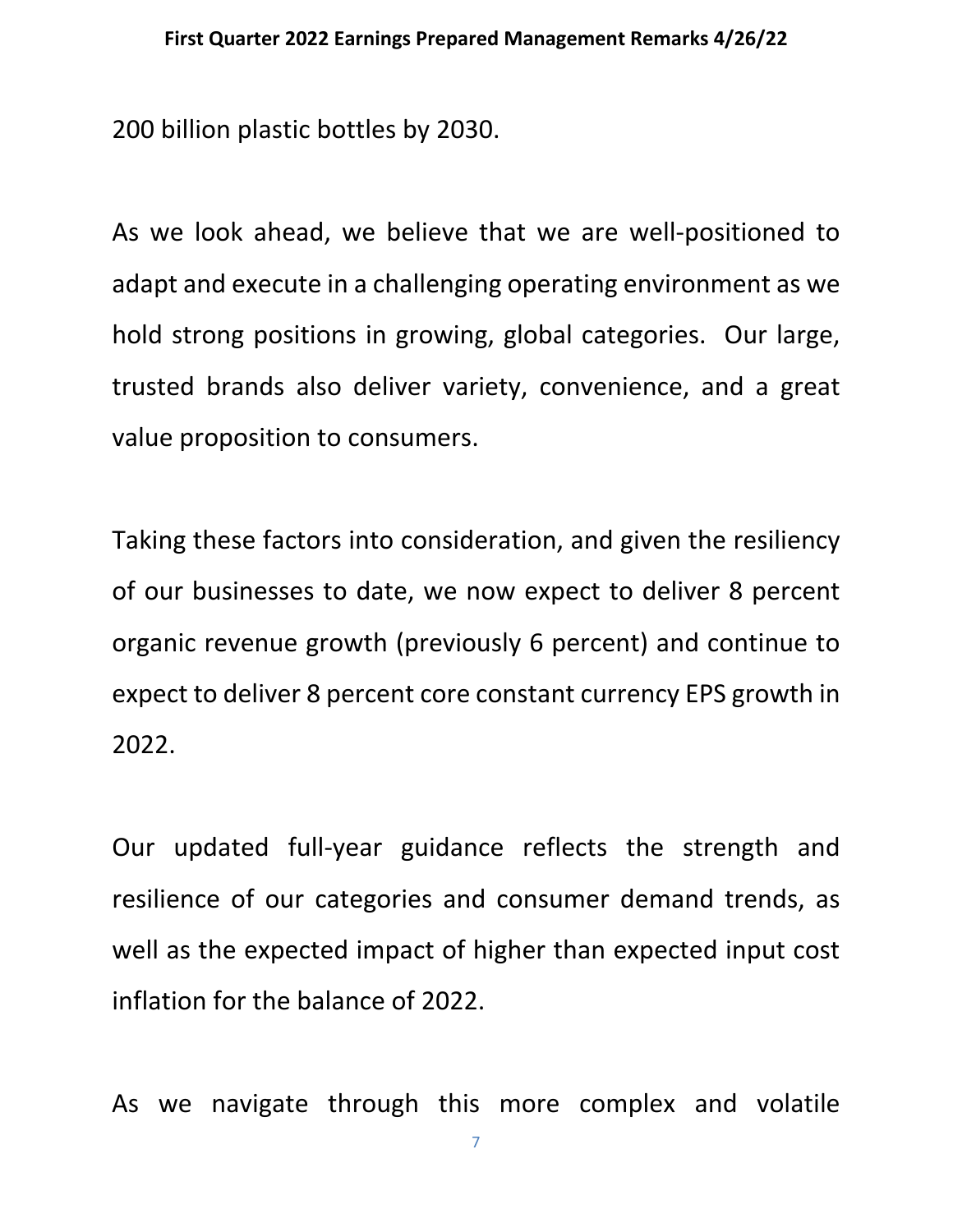environment, we remain focused on controlling what we can, including:

- Actively monitoring mobility, channel mix and demand elasticity trends so that we can adjust to meet the evolving needs of customers and consumers;
- Continuously refreshing our lineup of beloved, global brands with locally relevant flavors and textures, while also expanding our positive product choices with more nutritious convenient foods and zero-sugar beverages;
- Stepping up our focus on holistic cost management by tightly managing our discretionary expenses while judiciously investing for the long-term health and success of our business; and
- Sharpening our revenue management capabilities across brands and packages while keeping a close eye on the consumer value proposition.

Before we discuss our financial results and outlook in more detail, I am very proud of how our people and business have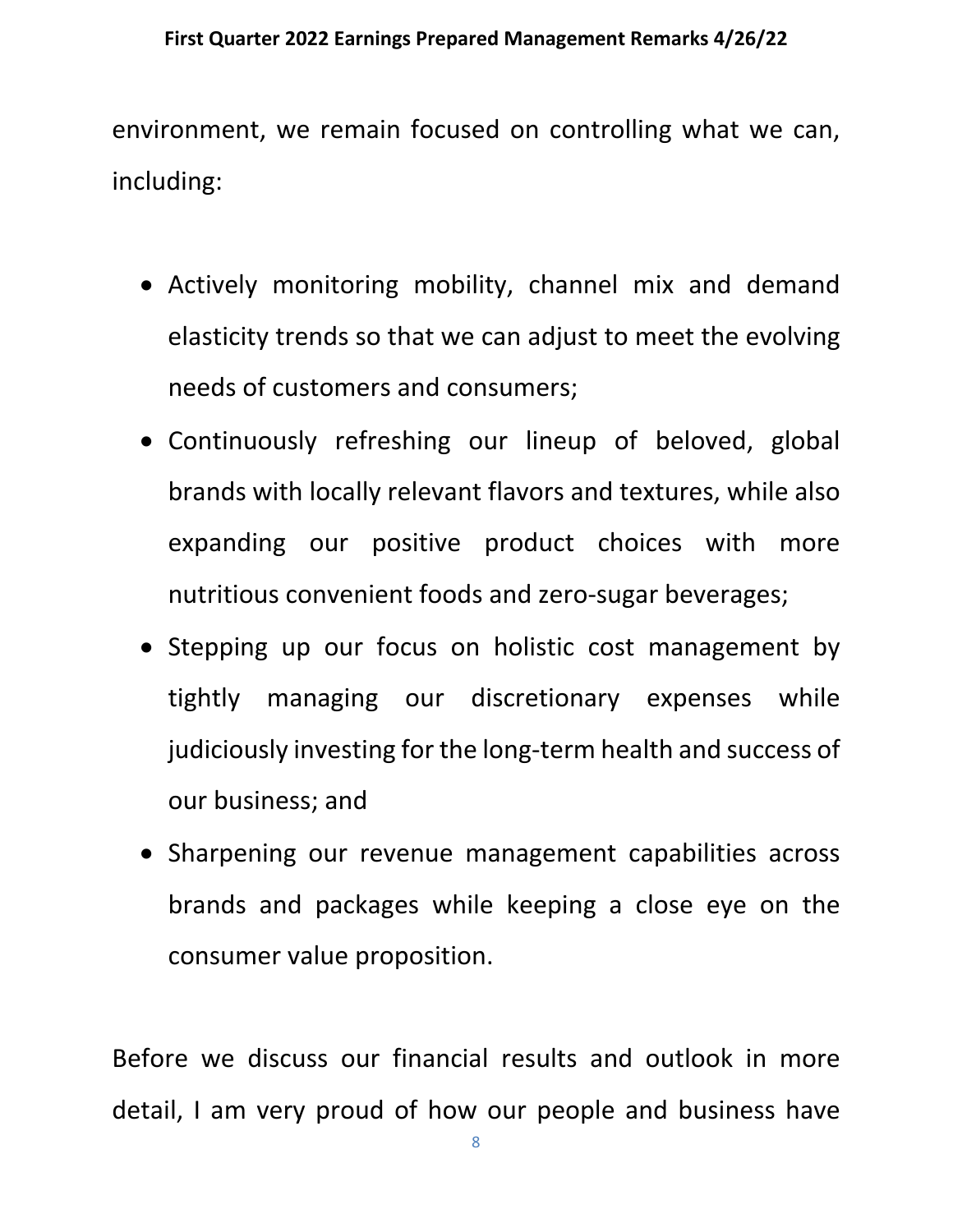performed while operating in a dynamic and complex environment due to the ongoing deadly conflict in Ukraine. The humanitarian impact is especially tragic and beyond what words can describe.

Our priority continues to be the safety, well-being, and security of our Ukrainian associates. We suspended the majority of our operations in Ukraine to enable our associates to seek safety for themselves and their families, and are providing financial assistance where necessary.

We are also continuing to provide aid on the ground to assist Ukrainian refugees in neighboring countries. Our business has donated food, milk, and refrigerators to relief organizations, and we have made financial donations to the World Food Program, World Central Kitchen, Save the Children, the Red Cross in Poland, and World Vision in Romania.

In addition, we previously announced that we are suspending the sale of Pepsi-Cola and certain of our other global beverage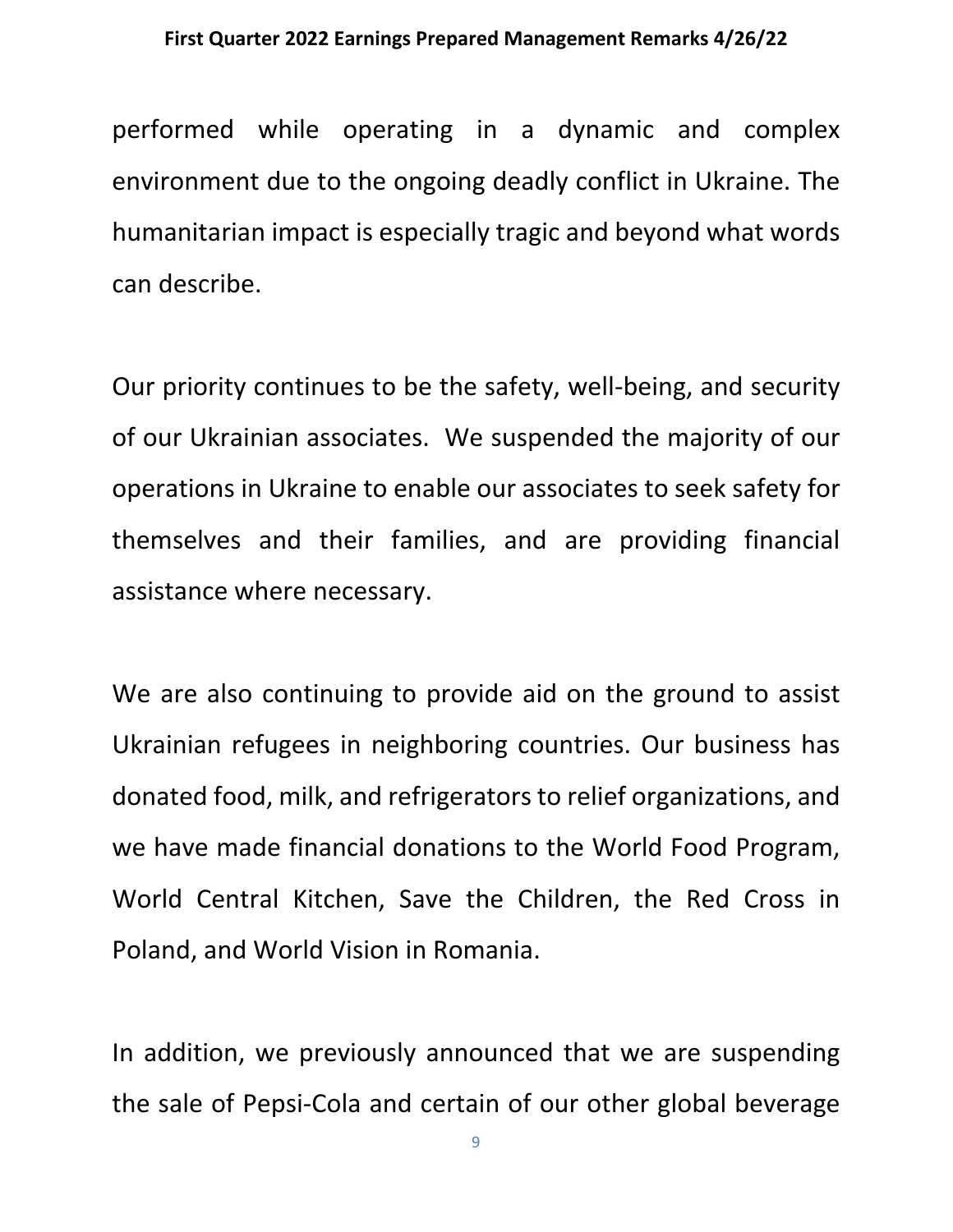brands in Russia, including 7Up and Mirinda. We also are suspending discretionary capital investments and all advertising and promotional activities in Russia.

Our hearts go out to the Ukrainian people who are caught in the middle of this deadly conflict, and we join all those praying for peace.

## **First Quarter PepsiCo Financial Review**

We delivered 13.7 percent organic revenue growth, which featured both volume growth and price mix realization.

Our organic revenue in North America increased 13 percent as our business continued to benefit from strong category growth, while our organic revenue for our International business increased 15 percent.

Our performance highlights the strength of our diversified portfolio as our global convenient foods business delivered 14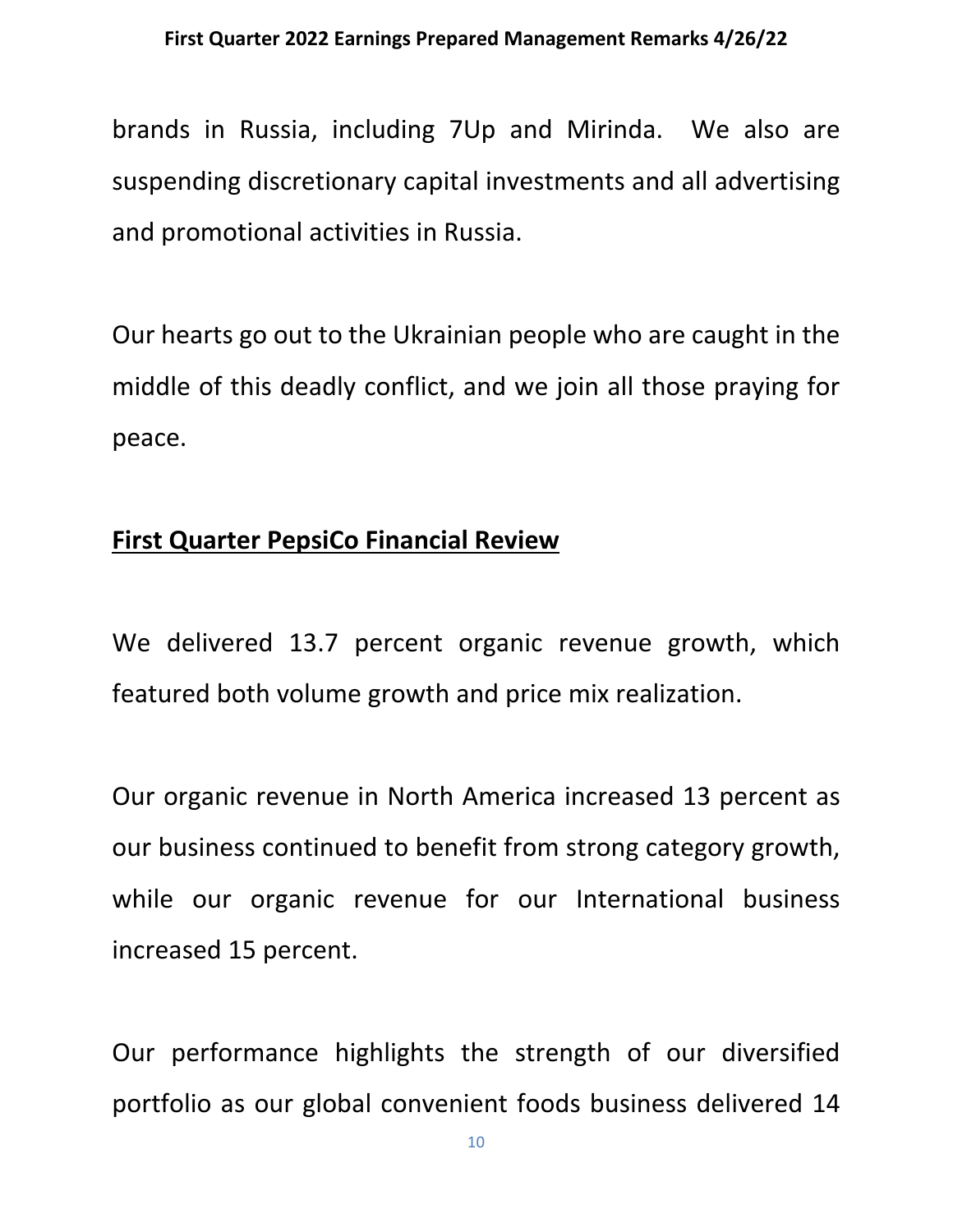percent organic revenue growth, while our global beverage business delivered 13 percent organic revenue growth.

Our core gross profit increased 9 percent and our core gross margin increased 5 basis points despite the impact of ongoing inflationary pressures.

Our core operating profit increased 6 percent and reflects the lapping of a mark-to-market gain on an equity investment recorded in the previous year, as well as the impact of ongoing inflationary pressures and planned business investments.

Core constant currency EPS increased 7 percent, while reported EPS more than doubled versus the prior year.

Reported EPS reflects the benefit of a \$3.3 billion gain associated with the recent divestiture of certain juice brands in North America and Europe as well as the unfavorable impact of \$482 million in impairment charges related to certain juice and dairy brands in Russia and charges related to the Russia-Ukraine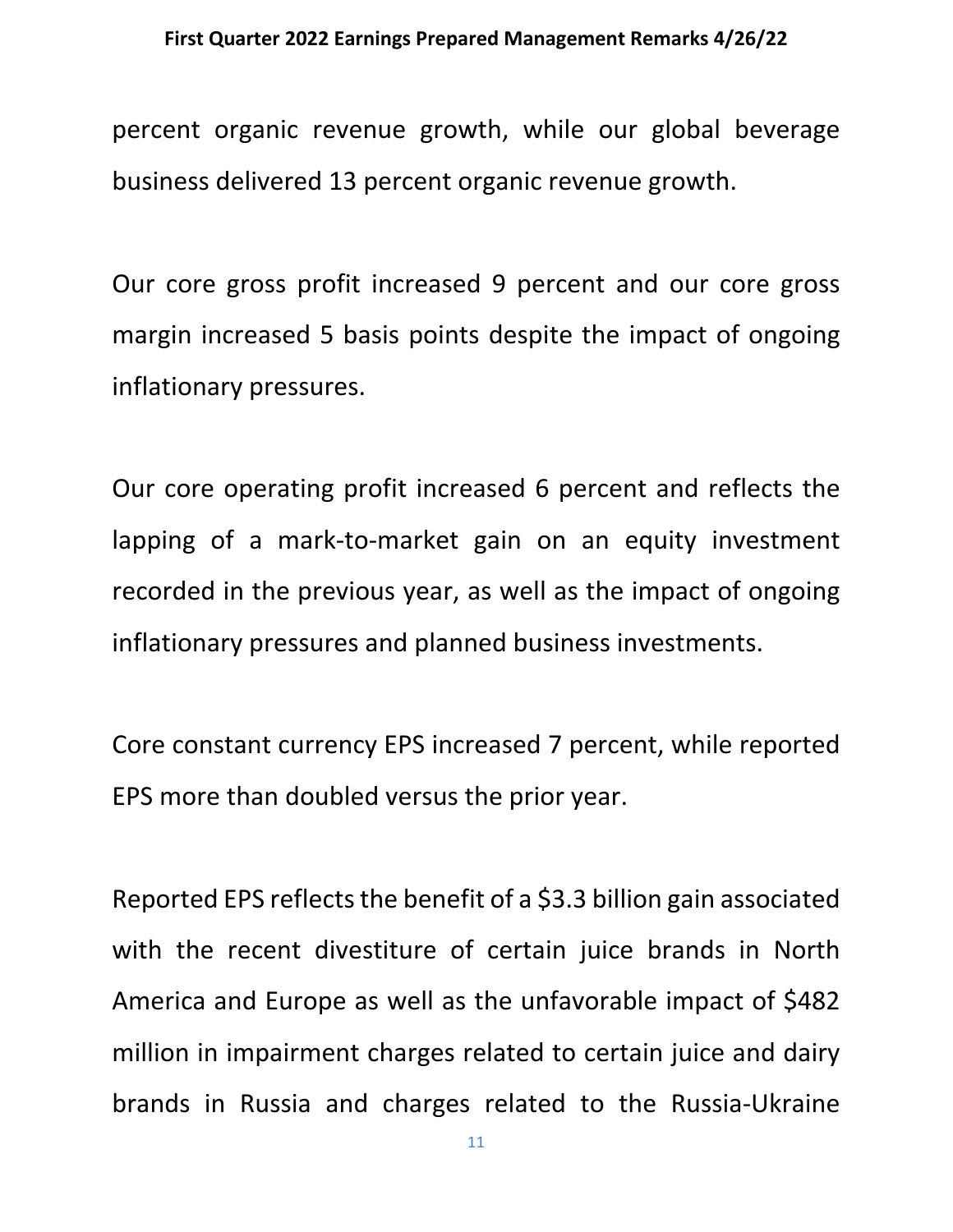conflict.

# **First Quarter North America Divisions Review**

Each of our North America divisions delivered strong, doubledigit organic revenue growth in the first quarter.

**Frito-Lay North America** delivered 14 percent organic revenue growth, reflecting both volume growth and price mix realization. Frito-Lay gained market share in both the macro-snack and savory snack categories.

Frito-Lay's results were propelled by a successful Super Bowl, which featured superior marketplace execution and best-in-class advertising with some of our large, trusted brands.

Many of these large, trusted brands drove strong growth for the first quarter with Doritos, Lay's, Ruffles, and Cheetos each delivering double-digit net revenue growth and Tostitos delivering high-single-digit net revenue growth.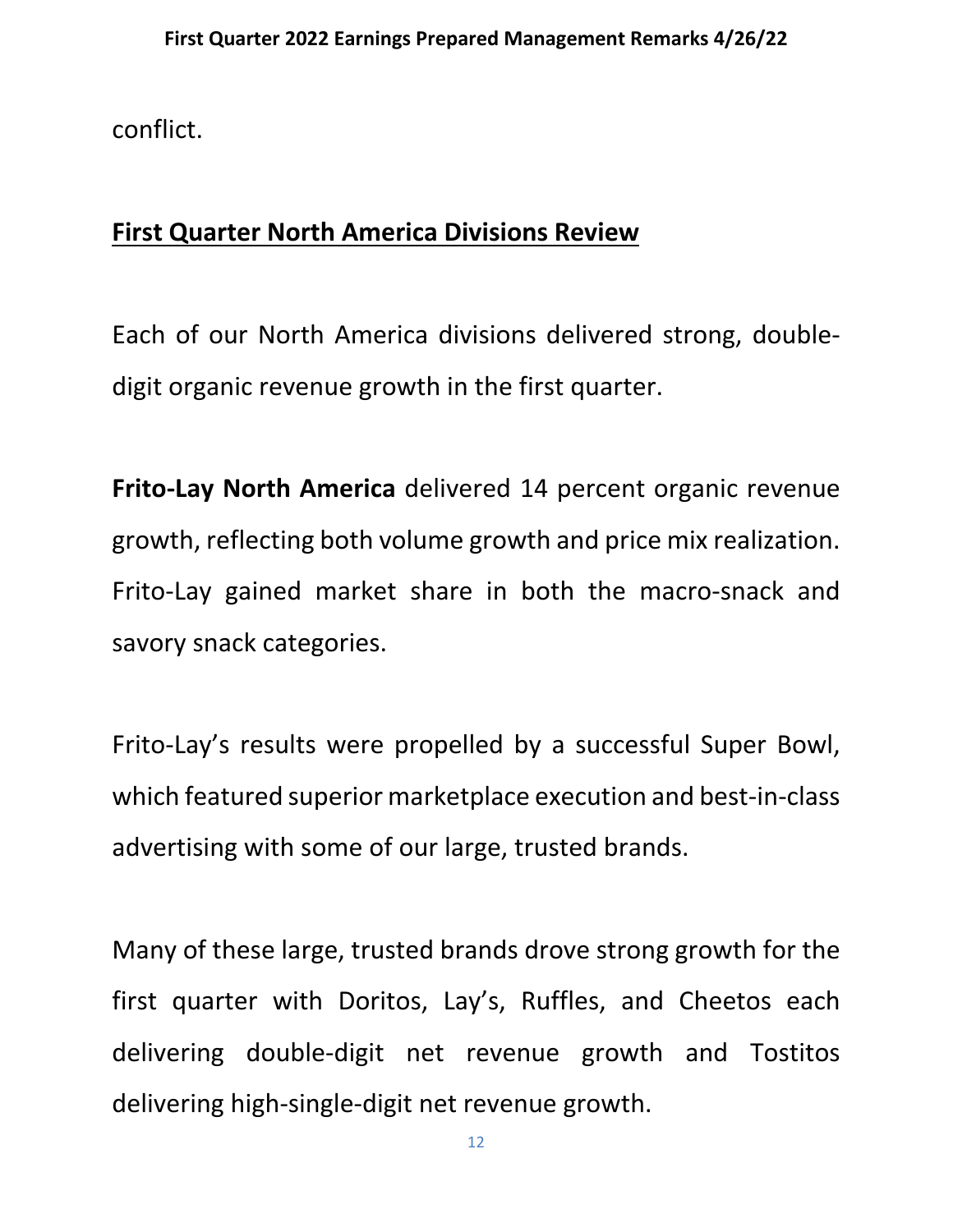Smaller, emerging brands geared towards more nutritious snacking such as PopCorners, Bare, Smartfood, and SunChips each delivered double-digit net revenue growth for the quarter.

Variety pack offerings continued to grow net revenue at a strong double-digit rate as consumer demand for portion control, variety and convenience remains strong.

Frito-Lay also continued to extend its large, trusted brands while delivering consumer-centric flavor and texture innovation with Doritos Flamin' Hot Cool Ranch and Lay's Layers. Together with Beyond Meat, we also announced the debut of Beyond Meat Jerky, a delicious and convenient plant-based jerky and the first product launched from our joint business venture with Beyond Meat.

From a channel perspective, our business delivered strong net revenue growth across all channels, including double-digit net revenue growth in the large format, foodservice, and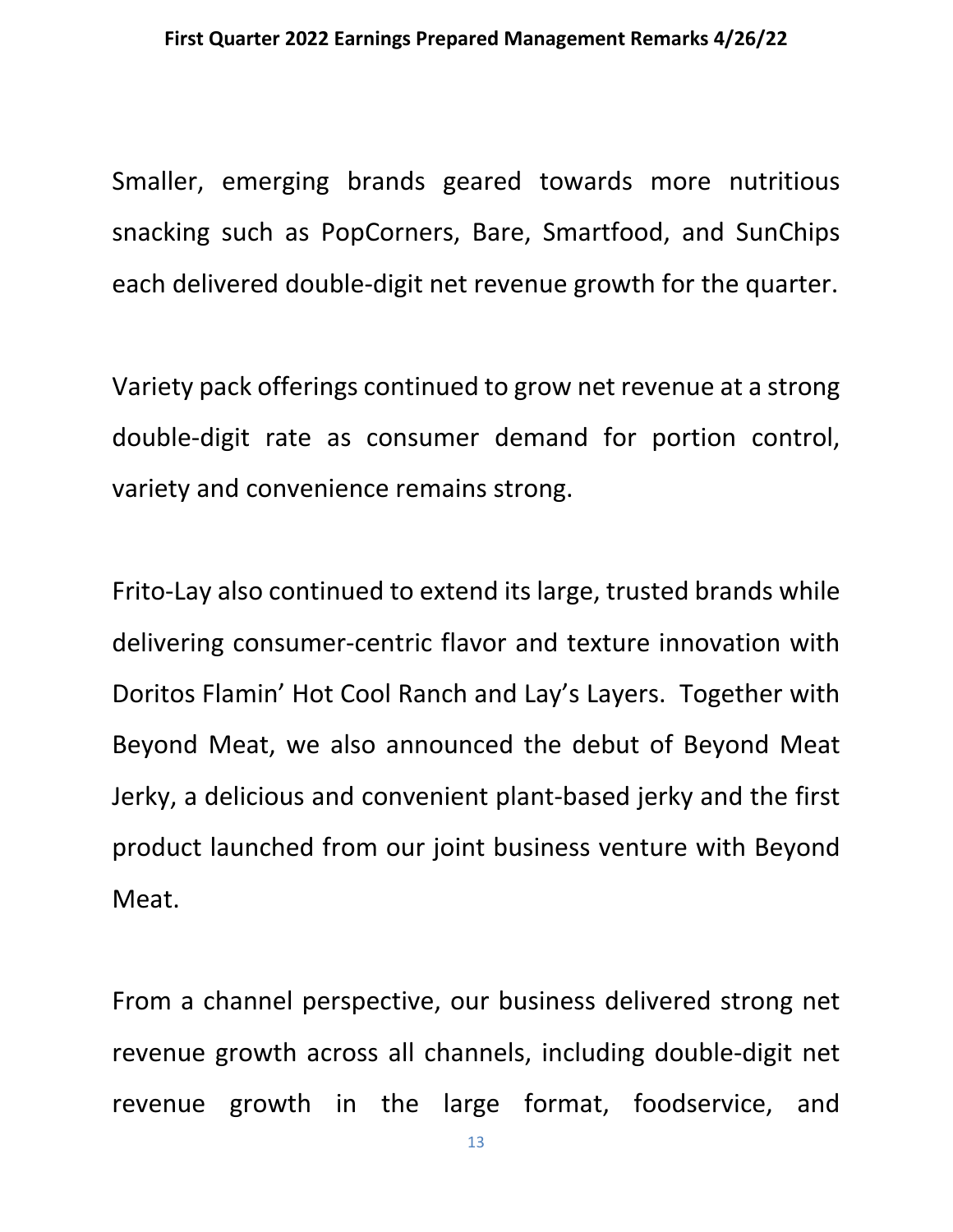convenience and gas channels.

Frito-Lay's core operating profit increased 3 percent and reflects the impacts of higher commodity costs, incremental transportation costs, planned business investments, and a double-digit increase in advertising and marketing spend.

**Quaker Foods North America** delivered 11 percent organic revenue growth in the first quarter with strong double-digit net revenue growth in the rice and pasta, lite snacks, cookies, and snack bars categories, high-single-digit net revenue growth in the ready-to-eat cereal category and mid-single-digit net revenue growth in oatmeal.

Our business also gained market share in the rice and pasta, lite snacks, ready-to-eat cereal, and snack bars categories as it continues to capitalize on the elevated demand for great tasting products that deliver convenience and value.

Quaker's core operating profit increased 6 percent and reflects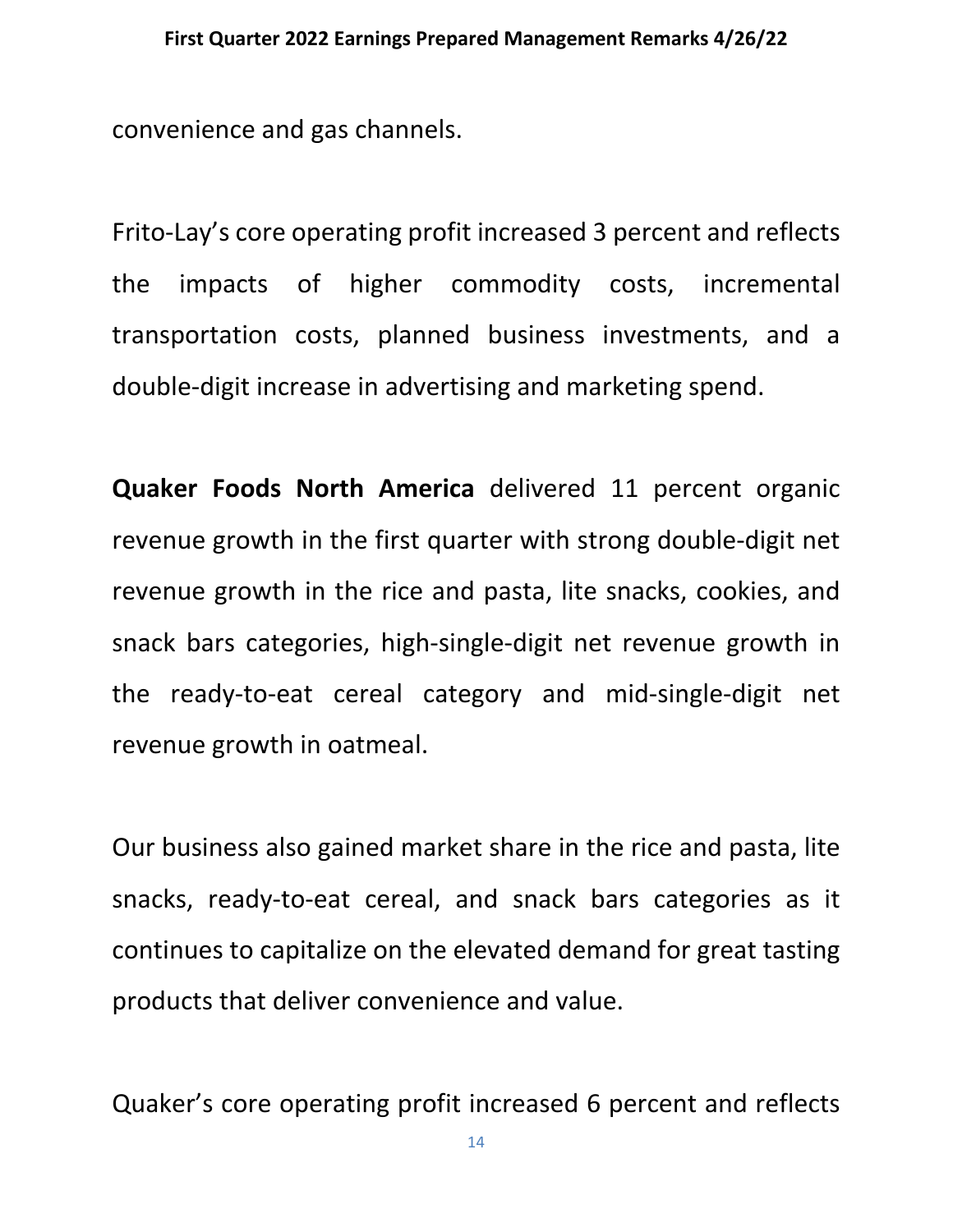the impacts of higher commodity costs, incremental transportation costs, and a double-digit increase in advertising and marketing spend.

**PepsiCo Beverages North America** had a very strong quarter as organic revenue increased 13 percent and core operating profit increased 21 percent.

The business continues to benefit from investments in innovation, pricing and execution as many key brands performed exceptionally well during the quarter with Pepsi, Mountain Dew, Gatorade, Rockstar, LIFEWTR, and Aquafina each delivering double-digit net revenue growth.

From a channel perspective, our business delivered strong net revenue growth across the large format, small format, and foodservice channels.

Innovation continues to play a strong role in our portfolio as we remain focused on responding to the changing tastes of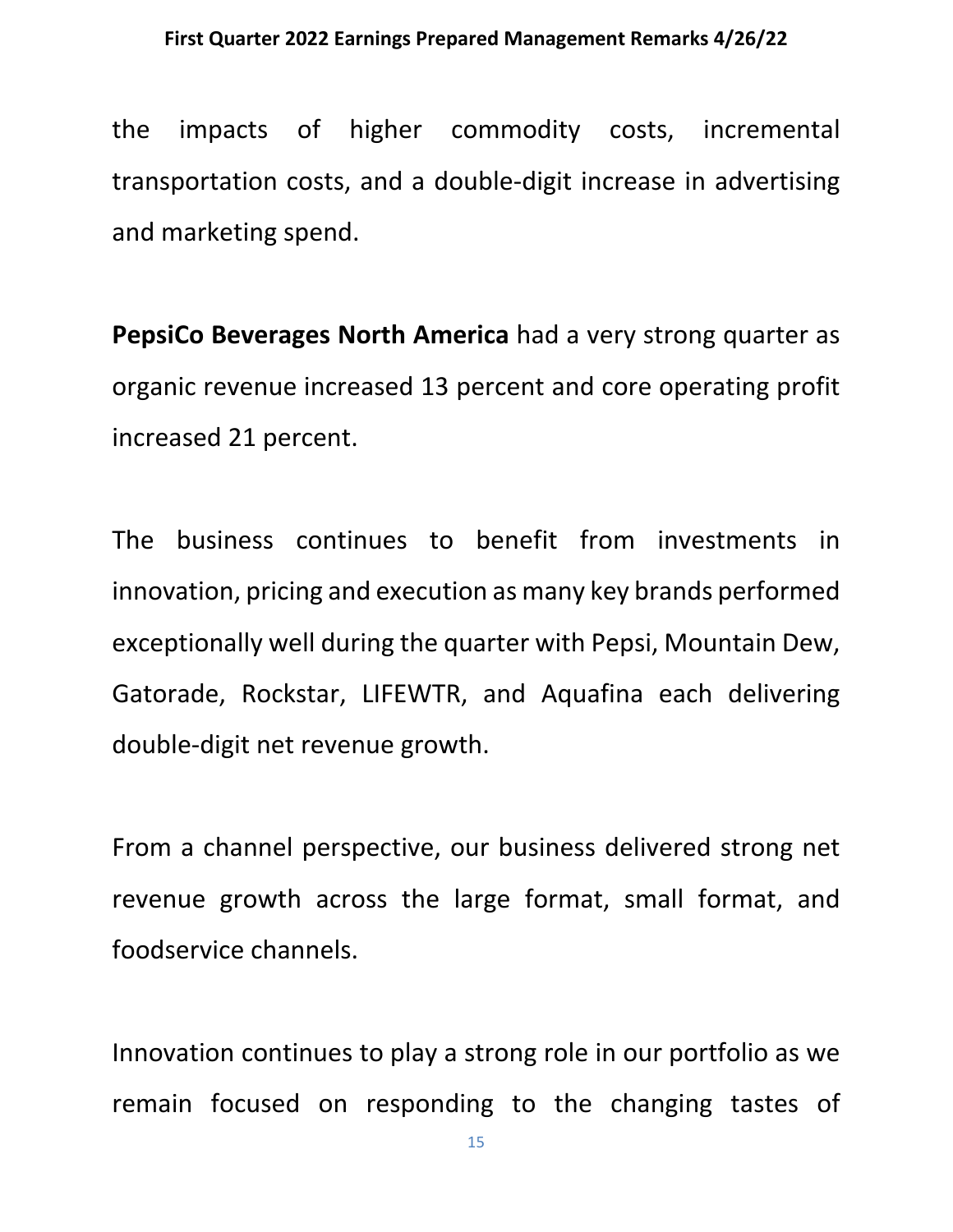consumers and delivering profitable growth by targeting new occasions and offering positive choices. For example:

- We recently launched Nitro Pepsi, the first-ever nitrogeninfused cola, to create a smooth, creamy texture made possible by a unique widget placed at the bottom of every can;
- We continued to invest in our Zero Sugar offerings, including Pepsi, Mountain Dew, Gatorade, and Rockstar to offer more positive product choices to the consumer;
- We expanded our offerings in the fast growing and highly profitable energy category with the introduction of Rockstar Unplugged and Mountain Dew Energy Cherry Lime; and
- We began distributing Hard Mtn Dew, a low alcohol beverage product of the Boston Beer Company.

PBNA's core operating profit increased 21 percent and core operating profit margin increased 108 basis points. We continue to target more profitable growth at PBNA by innovating and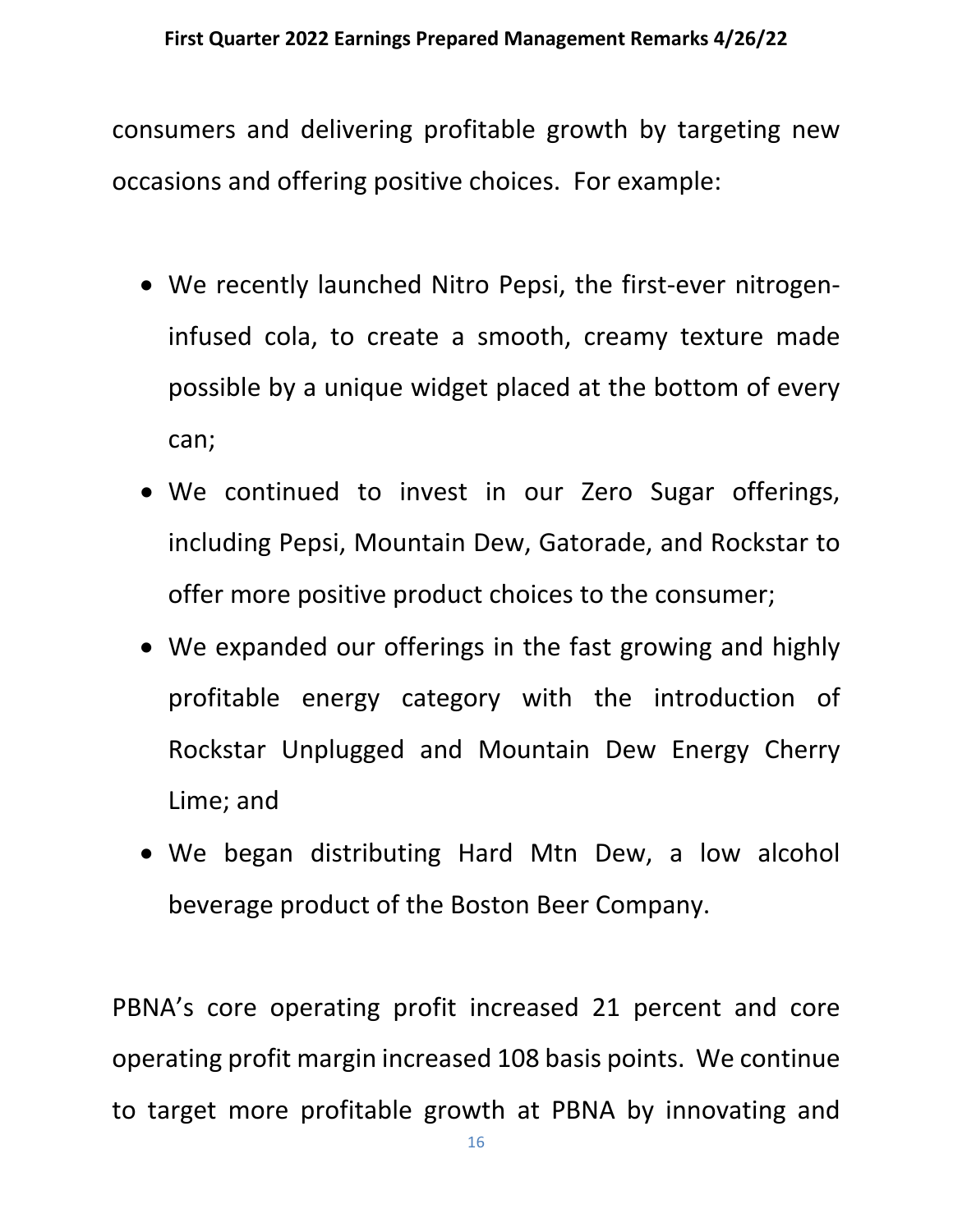extending our brands and remain committed to improving this division's core operating margin.

## **First Quarter International Business Review**

As a reminder, our first quarter only incorporates the months of January and February for our International business.

Our International business delivered 15 percent organic revenue growth with each of our international divisions reporting strong organic revenue growth.

Our developing and emerging markets remained resilient and delivered 18 percent organic revenue growth in the quarter, including double-digit organic revenue growth in Mexico, Brazil, Egypt, India, and Turkey, and mid-single-digit growth in South Africa and China.

Our performance highlights the continued strength across both convenient foods and beverages, which delivered 15 percent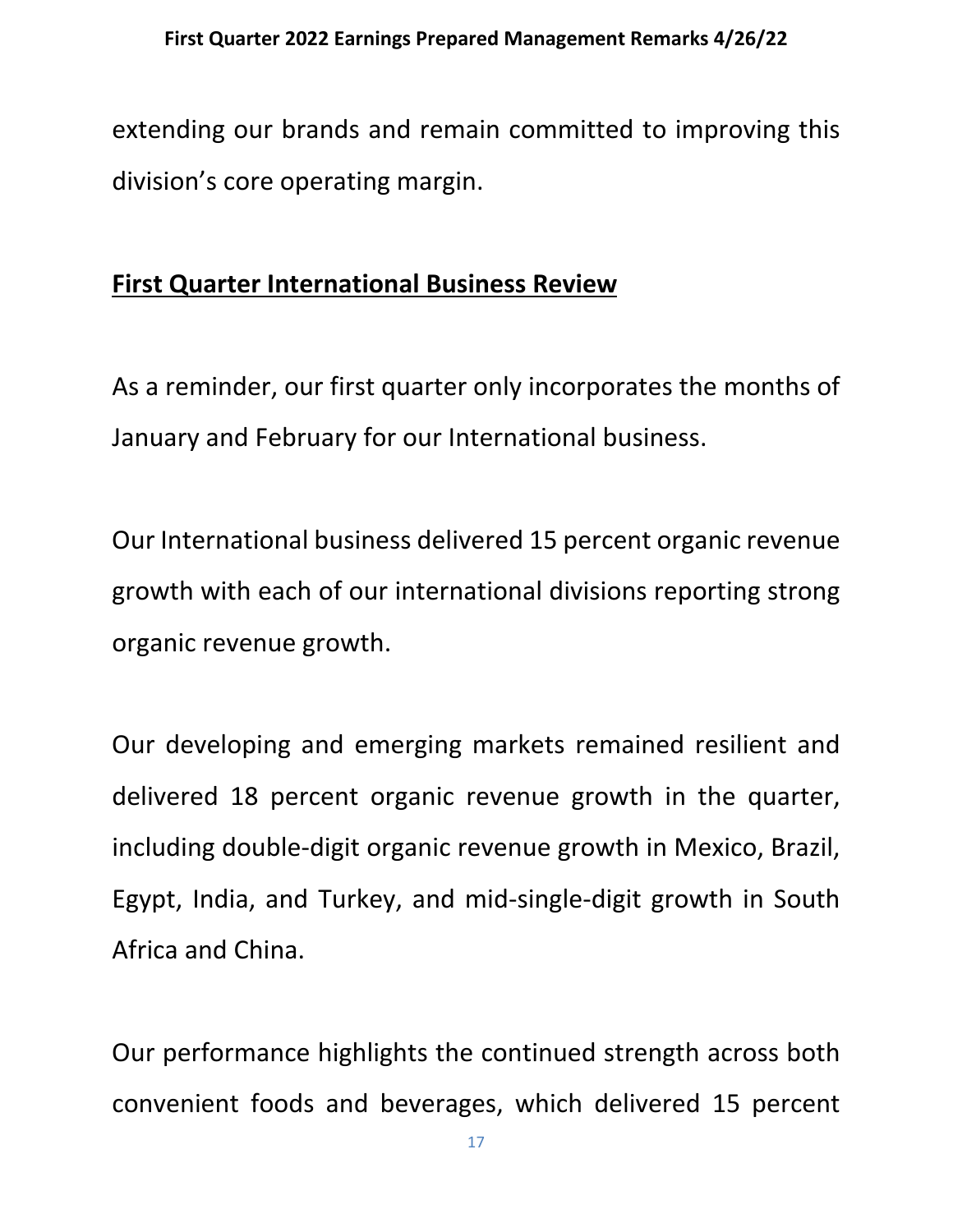and 13 percent organic revenue growth, respectively.

And with respect to our market share performance, year-to-date we gained savory snack share in many of our international markets, including Mexico, the U.K., Brazil, Saudi Arabia, and Turkey, and for beverages, we gained market share in Mexico, Brazil, China, and Vietnam.

To summarize, we are pleased with our International results for the quarter, especially considering the significant macroeconomic volatility being experienced in many markets.

## **2022 Outlook and Guidance**

To date, our business has remained resilient and continues to perform well. Looking ahead, we expect:

• Our North American convenient foods and beverage businesses to remain resilient with some variability within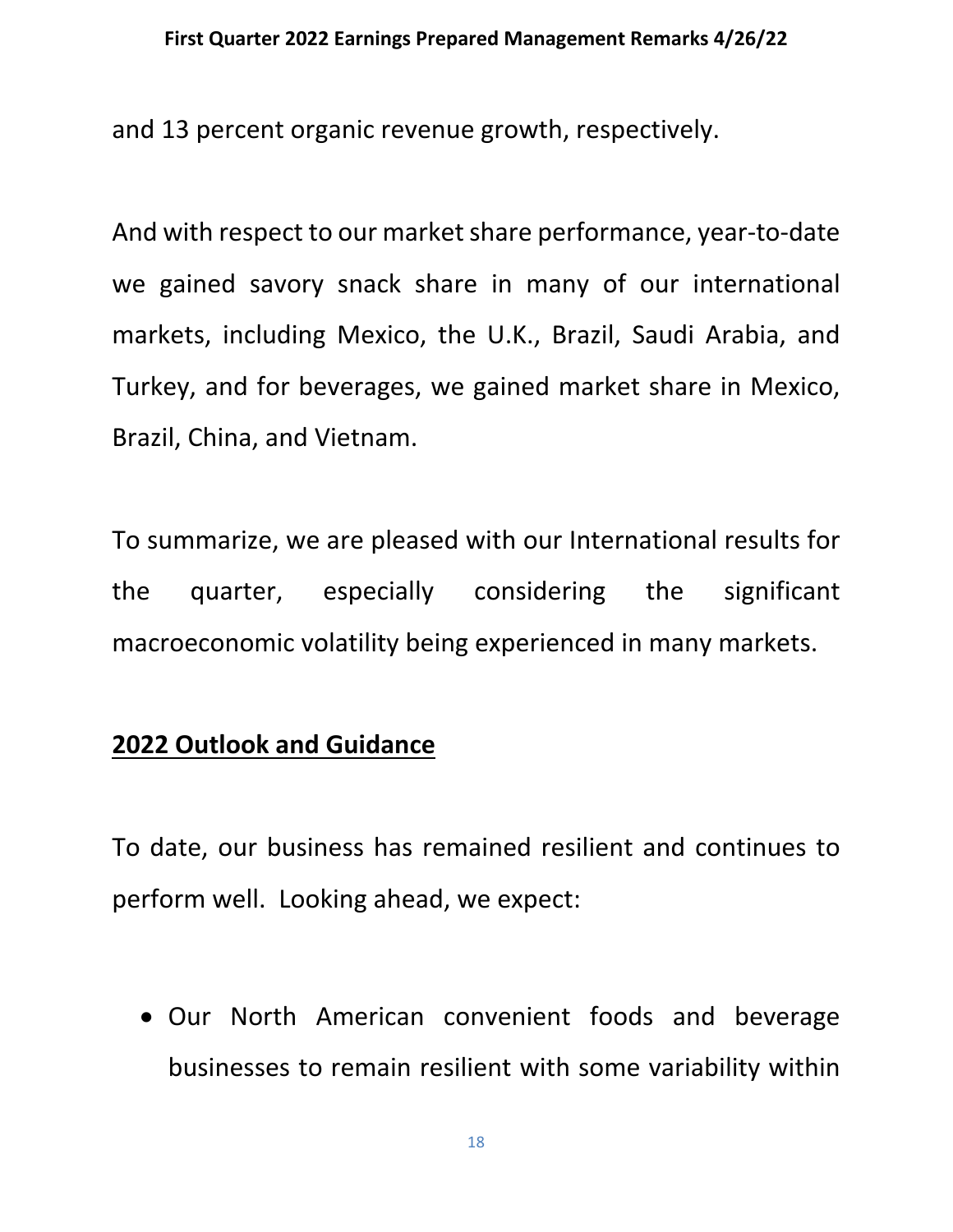channel mix dynamics as consumers adapt to ongoing inflationary pressures;

- Most of our International markets to perform well despite greater geopolitical and economic volatility and uncertainty, currency devaluations and COVID-related disruptions in certain regions; and
- A deeper focus on broadening our holistic cost management initiatives and sharpening our revenue management capabilities by utilizing mix and assortment solutions to mitigate the impact of higher-than-expected commodity, transportation, and supply chain costs.

As a result, for fiscal 2022, we now expect:

• 8 percent organic revenue growth (previously 6 percent).

And we continue to expect:

- 8 percent core constant currency EPS growth;
- A core annual effective tax rate of 20 percent; and
- Total cash returns to shareholders of approximately \$7.7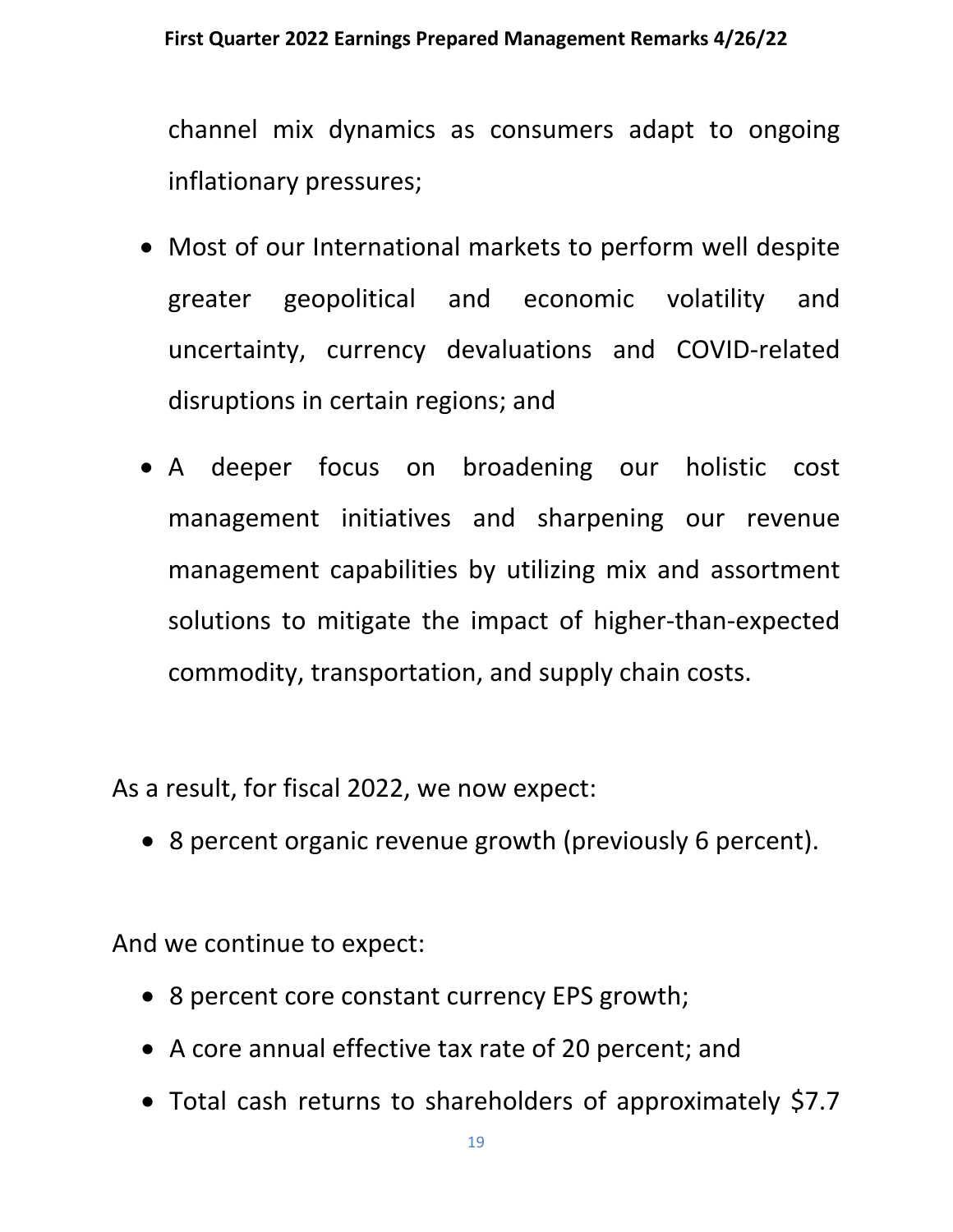billion comprised of both \$6.2 billion in dividends and \$1.5 billion in share repurchases.

Based on current market consensus rates, we now expect foreign exchange translation to negatively affect our reported net revenue and core earnings per share performance by 2 percentage points.

This assumption and the guidance above now imply 2022 core earnings per share of \$6.63, a 6 percent increase compared to 2021 core earnings per share of \$6.26.

As previously noted in February, we will also have a 53rd week in 2022 for our North American business that reports on a weekly calendar basis. Our organic revenue growth outlook excludes the impact of this extra week.

We continue to expect the profit associated with the 53rd week to mitigate the dilution associated with the divestiture of certain juice brands in North America and Europe.